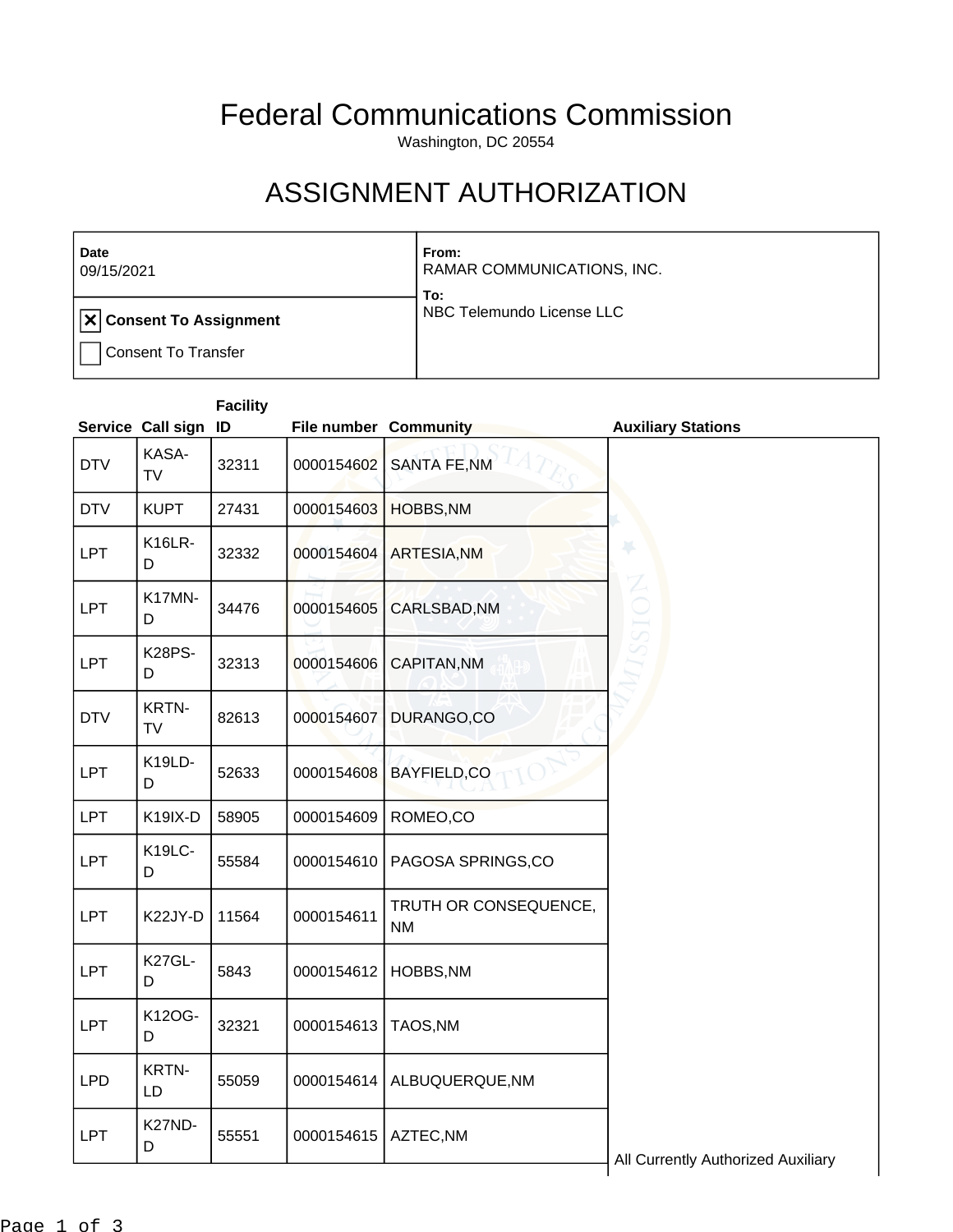| <b>LPT</b> | K18HF-<br>D          | 125921 | 0000154616 | GALLUP, NM                            | <b>Stations</b>       |
|------------|----------------------|--------|------------|---------------------------------------|-----------------------|
| <b>LPD</b> | KUPT-<br>LD          | 198113 | 0000154617 | ALBUQUERQUE, NM                       |                       |
| <b>LPT</b> | K15IG-D              | 181767 | 0000154618 | DEMING, NM                            |                       |
| <b>LPT</b> | K <sub>25</sub> DI-D | 32323  | 0000154619 | SILVER CITY, NM                       |                       |
| <b>DTV</b> | KTEL-<br>TV          | 83707  | 0000154620 | CARLSBAD, NM                          |                       |
| <b>LPT</b> | K27HP-<br>D          | 13893  | 0000154621 | ALAMOGORDO, NM                        |                       |
| <b>LPT</b> | <b>K15FT-</b><br>D   | 32312  | 0000154622 | ROSWELL, NM                           |                       |
| <b>LPD</b> | K31NB-<br>D          | 183557 | 0000154623 | <b>SANTA FE, NM</b>                   |                       |
| <b>LPT</b> | KXZQ-<br>LD          | 32315  | 0000154624 | DURANGO,CO                            |                       |
| <b>LPT</b> | <b>K20GQ-</b><br>D   | 55548  | 0000154625 | LAS VEGAS, NM                         | 46                    |
| <b>LPT</b> | K23KL-<br>D          | 32314  | 0000154626 | <b>FARMINGTON, NM</b>                 | $\stackrel{Z}{\circ}$ |
| <b>LPT</b> | K31NZ-<br>D          | 32320  | 0000154627 | Eagle Nest, NM                        |                       |
| <b>LPT</b> | K31DR-<br>D          | 32322  | 0000154628 | CABALLO, NM                           |                       |
| <b>DCA</b> | KTEL-<br>CD          | 55056  | 0000154629 | ALBUQUERQUE, NM<br>$T \cap \Lambda T$ |                       |

Under authority of the Communications Act of 1934, as amended, the consent of the Federal Communications Commission is hereby granted to the transaction indicated above.

The Commission's consent to the above is based on the representations made by the applicants that the statements contained in, or made in connection with, the application are true and that the undertakings of the parties upon which this transaction is authorized will be carried out in good faith.

The actual consummation of all transactions shall be completed within 90 days from the date hereof, and notification thereof shall promptly be furnished to the Commission by the seller or buyer showing the date the acts necessary to effect the transaction were completed. Upon furnishing the Commission with such notification, this transaction will be considered completed for all purposes related to the above described station(s).

FCC Form 323 or 323-E, Ownership Report, must be filed within 30 days after consummation, by the licensee /permittee or assignee.

## **ADDITIONAL REQUIREMENTS FOR ASSIGNMENTS ONLY**

Upon consummation the assignor must deliver the permit/license, including any modifications thereof to the assignee.